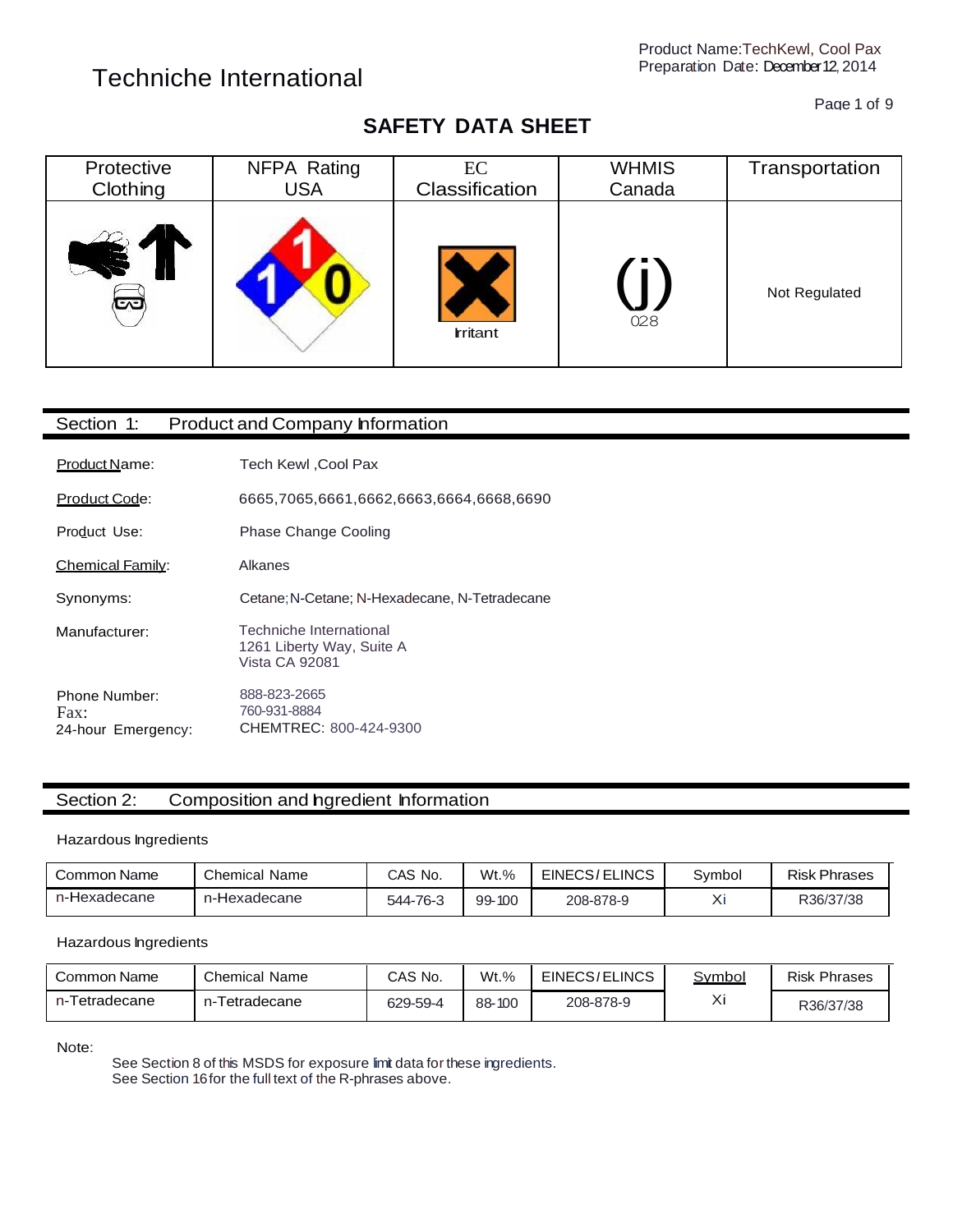#### Page 2 of 9

#### **SAFETY DATA SHEET**

# ISECTION 3: Hazards Identification International International International International International International International International International International International International International Inter

| Preparation Hazards and<br>Classification:           | Irritating to eyes, respiratory system and skin.<br>USA: This product is a hazardous material as defined by 29 CFR1910.1200, OSHA Hazard<br>Communication Evaluation.                                                                                |
|------------------------------------------------------|------------------------------------------------------------------------------------------------------------------------------------------------------------------------------------------------------------------------------------------------------|
|                                                      | Canada: This is a controlled product under WHMIS.                                                                                                                                                                                                    |
|                                                      | European Communities (EC): This substance is classified in the Annex 1 of Directive<br>67/548/EEC. This substance is considered dangerous and has been classified according to<br>Directive 1999/33/EC and its adaptations. Classification: Irritant |
| Appearance, Color and Odor:                          | Colorless liquid. Odor type: Slight odor.                                                                                                                                                                                                            |
| Primary Route(s) of Exposure:                        | Inhalation, Ingestion, Eye contact, Skin contact                                                                                                                                                                                                     |
| Potential Health Effects:                            | ACUTE (short term): see Section 8 for exposure controls                                                                                                                                                                                              |
|                                                      | Inhalation: High concentrations of vapors and mists of this product are severely irritating to<br>the upper respiratory tract.                                                                                                                       |
|                                                      | Ingestion: Severely irritating to the gastro intestinal tract initation with nausea, vomiting<br>and diarrhea. Risk of aspiration into the lungs during swallowing and vomiting; aspiration of<br>this substance may cause severe lung injury.       |
|                                                      | Skin: Direct contact causes severe skin irritation.                                                                                                                                                                                                  |
|                                                      | Eyes: Direct contact causes severe eye irritation. High concentrations of vapors or mists may<br>cause eye irritation.                                                                                                                               |
|                                                      | CHRONIC (long term): see Section 11for additional toxicological data                                                                                                                                                                                 |
|                                                      | Prolonged or repeated skin exposure may cause drying and reddening of the skin.                                                                                                                                                                      |
| <b>Medical Conditions</b><br>Aggravated by Exposure: | Not available                                                                                                                                                                                                                                        |

# ISection 4: First Aid Measures

| Inhalation:          | Remove source of contamination or move victim to fresh air. If breathing is difficult, oxygen<br>may be beneficial if administered by trained personnel, preferably on a doctor's advice. Do not<br>allow victim to move about unnecessarily. Symptoms of pulmonary edema can be delayed up<br>to 48 hours after exposure. Immediately transport victim to an emergency care facility. |
|----------------------|----------------------------------------------------------------------------------------------------------------------------------------------------------------------------------------------------------------------------------------------------------------------------------------------------------------------------------------------------------------------------------------|
| Eve Contact:         | Quickly and gently, blot or brush away excess chemical. Immediately flush the contaminated<br>eye(s) with lukewarm, gently flowing water for 20 minutes or until the chemicals is removed,<br>while holding the eyelids open. Take care not to rinse contaminated water into the unaffected<br>eye or onto the face. Obtain medical attention immediately.                             |
| <b>Skin Contact:</b> | Quickly and gently, blot or brush away excess chemical. Wash gently and thoroughly with<br>warm water and non-abrasive soap for 20 minutes or until the chemical is removed. Under<br>running water, remove contaminated clothing shoes, and leather goods (watch bands, belts).                                                                                                       |
| Ingestion:           | Never give anything by mouth if victim is rapidly losing consciousness, or is unconscious or<br>convulsing. Do Not Induce Vomiting. If vomiting occurs naturally, have victim lean forward<br>to reduce risk of aspiration. Obtain medical attention immediately.                                                                                                                      |
| Note to Physicians:  | Aspiration of this substance into the lungs during vomiting may result in aspiration of the light<br>hydrocarbon liquid, which may cause pneumonitis.                                                                                                                                                                                                                                  |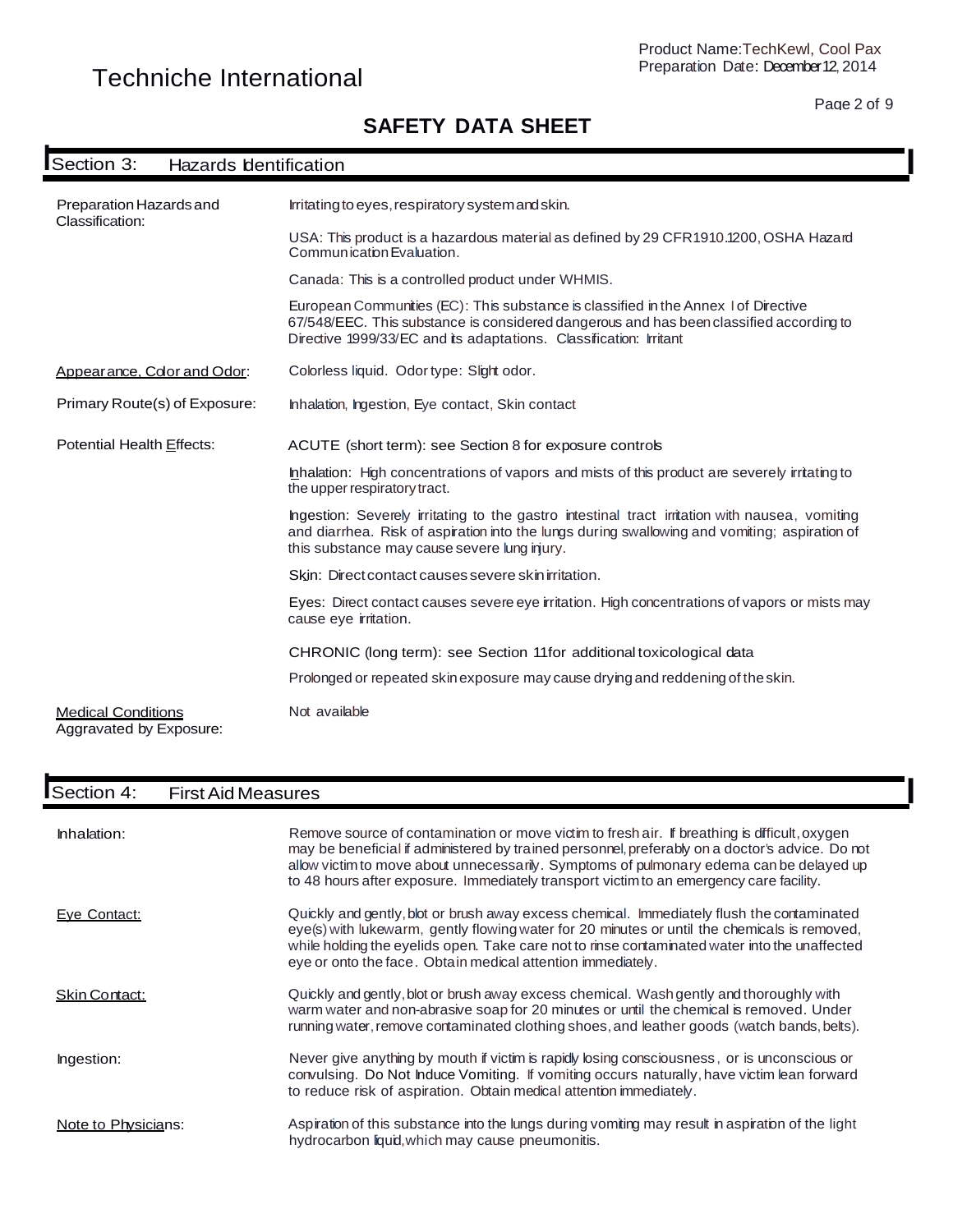Page 3 of 9

### **SAFETY DATA SHEET**

# **ISection 5:** Fire Fighting Measures

| Extinguishing Media:                          | Dry chemical, C02, alcohol foam. Use water spray to cool fire exposed containers.                                                                                                                                                                                       |
|-----------------------------------------------|-------------------------------------------------------------------------------------------------------------------------------------------------------------------------------------------------------------------------------------------------------------------------|
| Unusual Fire and<br><b>Explosion Hazards:</b> | Sensitivity to mechanical impact: May be sensitive<br>Sensitivity to static discharge: May be sensitive                                                                                                                                                                 |
|                                               | This substance will burn but it is not easily ignited. May form flammable or explosive mixtures with air<br>at temperatures above the substance flash point.                                                                                                            |
| <b>Fire Fighting</b><br>Instructions:         | As for any fire, evacuate the area and fight the fire from a safe distance. Wear a pressure-demand,<br>self-contained breathing apparatus and full protective gear. Using water on fires involving this<br>substance may cause frothing with increasing fire intensity. |
|                                               | Prevent contaminated water from being released into soil or surface waters.                                                                                                                                                                                             |
| <b>Hazardous Combustion</b><br>Products:      | During a fire, irritating and toxic gases, fumes and vapors may be generated. Products of combustion<br>may include carbon monoxide, carbon dioxide and dense smoke.                                                                                                    |

#### Section 6: Accidental Release Measures

| Personal Precautions:         | Wear all proper personal protective equipment as indicated in Section 8. Prevent skin and eye contact.<br>Avoid inhaling vapors and mists of this product. Remove all sources of ignition and heat.                                               |
|-------------------------------|---------------------------------------------------------------------------------------------------------------------------------------------------------------------------------------------------------------------------------------------------|
| Environmental<br>Precautions: | Prevent material from contaminating soil and from entering sewers or waterways.                                                                                                                                                                   |
| Methods for<br>Containment:   | solate the spill area. Stop the leak i it is safe to do so. Contain the liquid immediately using a suitable<br>inert absorbent (sand, clay, vermiculite or commercial hydrocarbon absorbents).                                                    |
| Methods for Clean-up:         | Scoop up contaminated absorbents and place into suitable, covered chemical disposal containers.<br>Large spills may be cleaned up by pumping liquid into closed containers, using equipment appropriate<br>for a combustible, hydrocarbon liquid. |
|                               | Report all spills of this material that could reach any surface waters, contaminate soils or enter<br>drainage and sewer systems.                                                                                                                 |

#### **Section 7:** Handling and Storage

| Handling | Use only in a well-ventilated area. Do not get on skin or in eyes. Do not ingest or inhale. Wash<br>thoroughly with detergent and water after handling, before eating, drinking, smoking or using the toilet.<br>Remove contaminated clothing and wash before reuse. Follow all MSDS and label precautions even<br>after the container is emptied because they may retain product residues. |
|----------|---------------------------------------------------------------------------------------------------------------------------------------------------------------------------------------------------------------------------------------------------------------------------------------------------------------------------------------------------------------------------------------------|
|          |                                                                                                                                                                                                                                                                                                                                                                                             |

Storage: Store ina cool, dry area, out of direct sunlight. Keep containers closed whennot inuse.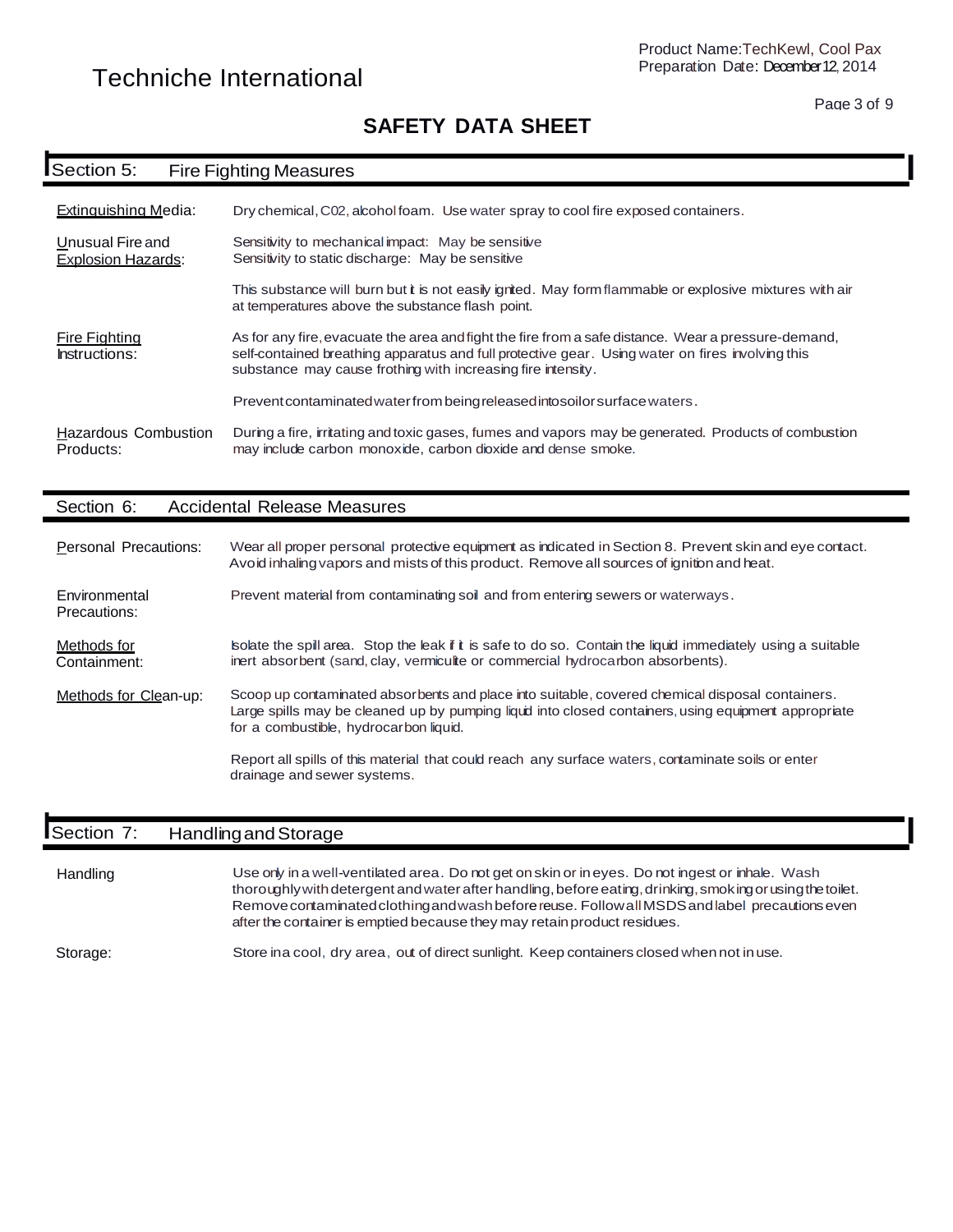#### Page 4 of 9

#### **SAFETY DATA SHEET**

#### Section 8: Exposure Controls and Personal Protection

Exposure Limits

| Ingredient                                      | <b>ACGIH TLV</b><br>$(8-hr. TWA)$                                                               | U.S. OSHA PEL<br>$(8-hr. TWA)$                                     | Ontario (Canada)<br><b>TWAEV</b>                                                                                                                                                                                                                                                                       | UK OEL<br>$(8-hr. TWA)$ |
|-------------------------------------------------|-------------------------------------------------------------------------------------------------|--------------------------------------------------------------------|--------------------------------------------------------------------------------------------------------------------------------------------------------------------------------------------------------------------------------------------------------------------------------------------------------|-------------------------|
| n-Hexadecane                                    | Not established                                                                                 | Not established                                                    | Not established                                                                                                                                                                                                                                                                                        | Not established         |
|                                                 |                                                                                                 |                                                                    |                                                                                                                                                                                                                                                                                                        |                         |
| <b>Exposure Controls</b>                        |                                                                                                 |                                                                    |                                                                                                                                                                                                                                                                                                        |                         |
| Controls:<br>Engineering                        | of mist or vapor.                                                                               |                                                                    | Use process enclosures, local exhaust ventilation, or other engineering controls to control sources                                                                                                                                                                                                    |                         |
| Personal Protection:<br>Respiratory Protection: |                                                                                                 | organic vapor respirator limitations may be exceeded.              | Not required for normal use. Wear an approved organic vapor respirator as needed to control<br>exposure. Wear a positive pressure supplied air respirator for uncontrolled releases or when the                                                                                                        |                         |
|                                                 |                                                                                                 | followed whenever workplace conditions warrant a respirator's use. | A respiratory protection program that meets OSHA's 29 CFR 1910.134 and ANSI Z88.2 requirements<br>or European Standard EN 149 or Canadian Standards Association (CSA) Standard Z94 4-93 must be                                                                                                        |                         |
| <b>Skin Protection:</b>                         | Wear chemical protective gloves and body-covering clothing to prevent skin exposure.            |                                                                    |                                                                                                                                                                                                                                                                                                        |                         |
| Eve Protection:                                 | Wear chemical goggles. Wear a face-shield when necessary to prevent contact with skin and eyes. |                                                                    |                                                                                                                                                                                                                                                                                                        |                         |
| Other Protective<br>Equipment:                  |                                                                                                 |                                                                    | Have a safety shower and eye-wash fountain readily available in the immediate work area.                                                                                                                                                                                                               |                         |
| Measures:<br>Hygiene                            | contact. Avoid inhaling mists and vapors.                                                       |                                                                    | Remove contaminated clothing promptly. Keep contaminated clothing in closed containers. Launder<br>contaminated clothing before re-wearing or discard. Do not eat, drink or smoke in work areas. Wash<br>hands thoroughly after handling this material. Maintain good housekeeping. Avoid skin and eye |                         |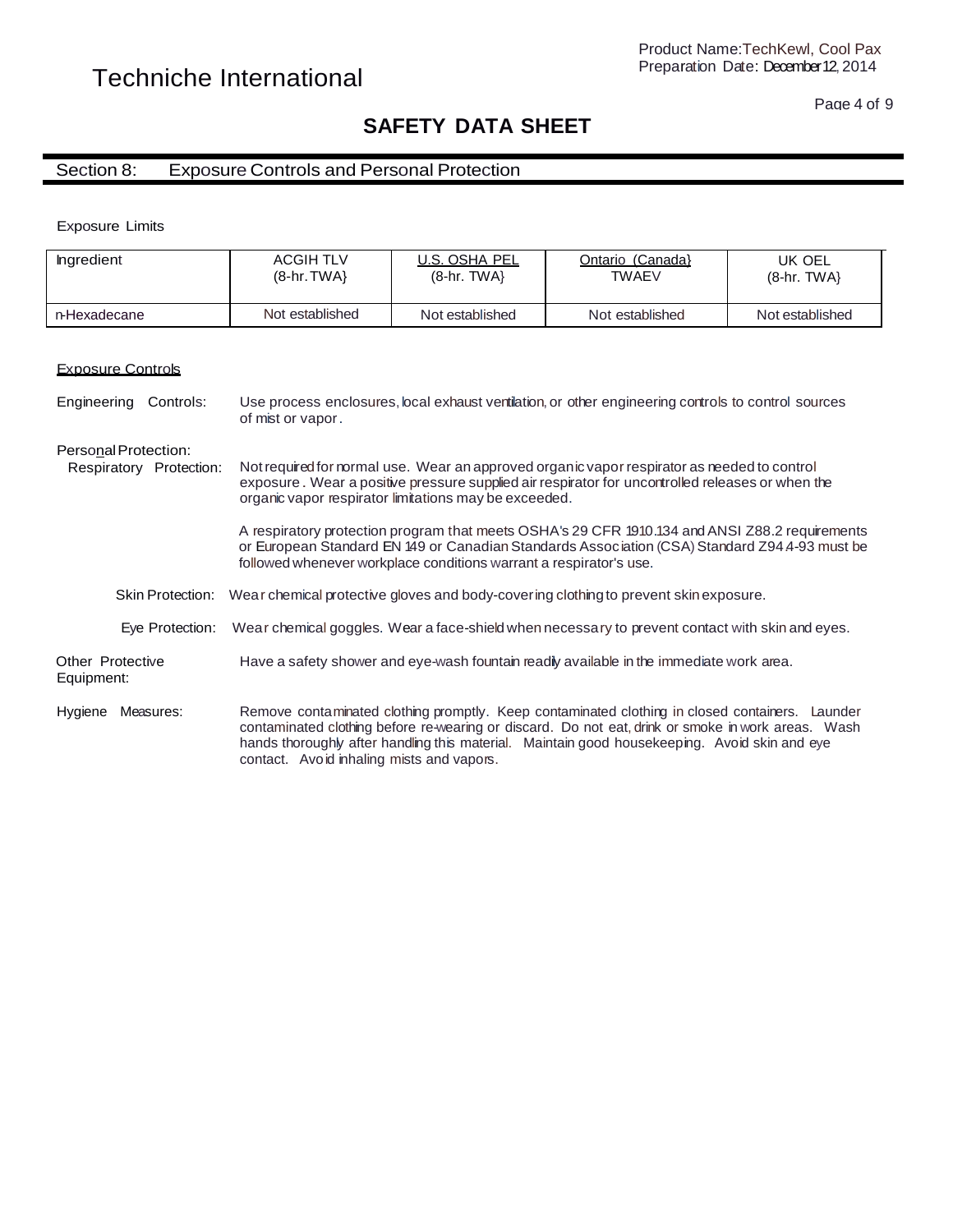#### Page 5 of 9

### **SAFETY DATA SHEET**

#### Section 9: Physicaland Chemical Properties

| <b>Physical State:</b>                            | Liquid                 | Vapor Pressure:<br>$\leq$ mm Hg @ 20 $\degree$ C)     | 1mm Hg @ 1053 °C |
|---------------------------------------------------|------------------------|-------------------------------------------------------|------------------|
| Appearance:                                       | <b>Colorless</b>       | Vapor DensilY:<br>$<$ Air = 1)                        | 7.8              |
| pH:                                               | Not available          | Soubility in Water:                                   | <b>Insoluble</b> |
| Relative Densi!Y:<br>{water = $1$ }               | 0.773                  | Water / Oil distribution<br>coefficient:              | Not available    |
| Boiling Point:                                    | 287 °C (548 °F)        | Odor Type:                                            | Slight           |
| Freezing Point:                                   | 12 °C (54 $\degree$ F) | Odor Threshold:                                       | Not available    |
| ViscosilY:                                        | Not available          | <b>Evaporation Rate:</b><br>$\leq n$ -BuMAcetate = 1) | Not available    |
| <b>Oxidizing Properties:</b>                      | Not applicable         | Auto Ignition Temperature C°O:                        | 202 °C (396 °F)  |
| <b>Flash Point and</b><br>Method $\{^{\circ}$ CI: | 135 °C (275 °F)<br>CC  | <b>FlammabillYLimits</b> $\frac{6}{6}$ :              | Not available    |

| Section 10:<br>Stability and Reactivity  |                                                                         |
|------------------------------------------|-------------------------------------------------------------------------|
| Stability:                               | Stable under normal temperatures and pressures.                         |
| Conditions to Avoid:                     | Avoid contact with incompatible materials, and excess heat and ignition |
| sources. Incompatible Materials:         | Strong oxidizing agents, strong bases and strong acids.                 |
| <b>Hazardous Decomposition Products:</b> | Decomposition products may include carbon monoxide, carbon dioxide.     |
| Possibili!Y of Hazardous Reactions:      | Hazardous polymerization will not occur.                                |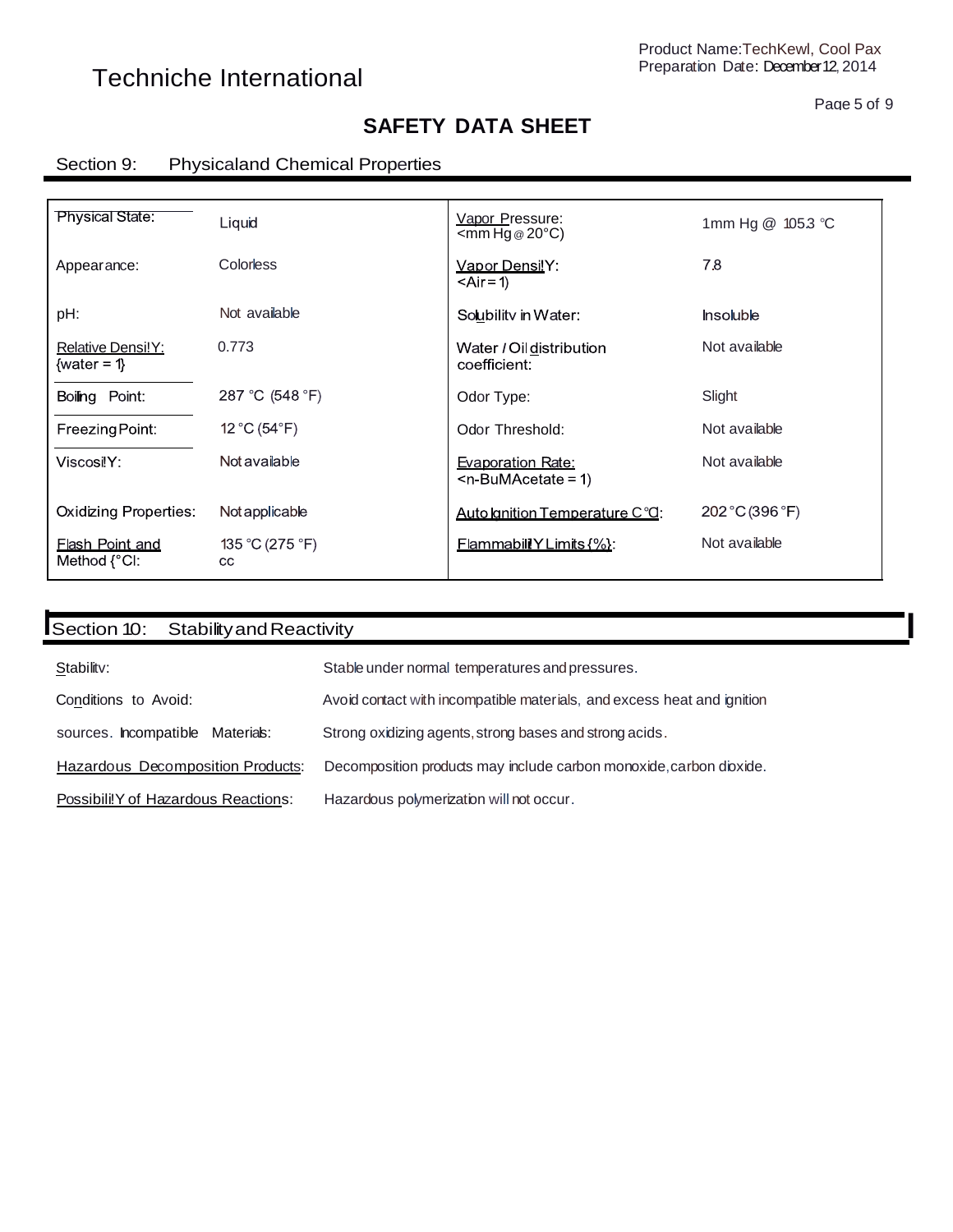### Techniche International Page 6 of 9

#### **MATERIAL SAFETY DATA SHEET**

#### Section 11: Toxicological Information

#### Acute Toxicity Data

| <b>Ingredient</b> | .bQsoOral    | .bOso Dermal  | .b£SO Inhalation |
|-------------------|--------------|---------------|------------------|
|                   | (mg/kg)      | (mg/kg)       | (mq/m:J, 4 hrs.) |
| n-Hexadecane      | 10 000 (rat) | Not available | Not available    |

#### Chronic Toxicity Data

Carcinogenicity: The table below indicates whether each agency has listed any ingredient as a carcinogen.

| . .<br><b>Inaredient</b> | ACGIH      | <b>ARC</b> | <b>NTP</b><br>. | <b>OSHA</b> |
|--------------------------|------------|------------|-----------------|-------------|
| n-Hexadecane             | Not listed | Not listed | Not listed      | Not listed  |

Draize Test, Skin (Rabbit); 100mg/24h. Reaction:Severe.

Carcinogenicity Designations:

ACGIH: American Conference of Governmental Industrial Hygienists

IARC: InternationalAgency for Research onCancer

NTP: National Toxicity Program

OSHA Occupational Safety and Health Administration

Irritation: Product is severely irritatingto skin, eyes and gastrointestinal tract. High concentrations of mist and vapors are expected to be irritating to the upper respiratory system.

| Sensitization:                                   | Not applicable |
|--------------------------------------------------|----------------|
| Neurological Effects:                            | Not applicable |
| Teratogenicity:                                  | Not applicable |
| Reproductive Toxicity:                           | Not applicable |
| Mutagenicity (Genetic<br>Effects):               | Not applicable |
| <b>Toxicologically Synergistic</b><br>Materials: | Not available  |

| Section 12:                       | Ecological Information                                                        |
|-----------------------------------|-------------------------------------------------------------------------------|
| Ecotoxicity:                      | Not available                                                                 |
| Mobility:                         | Hexadecane may have highadsorption in soil.                                   |
| Persistence and<br>degradability: | Expected to biodegrade in natural soil, fresh water, sea water and sediments. |
| Bioaccumulative potential:        | Hexadecane has the potential to bioaccumulate in aquatic organisms.           |
| Other adverse effects:            | Not available                                                                 |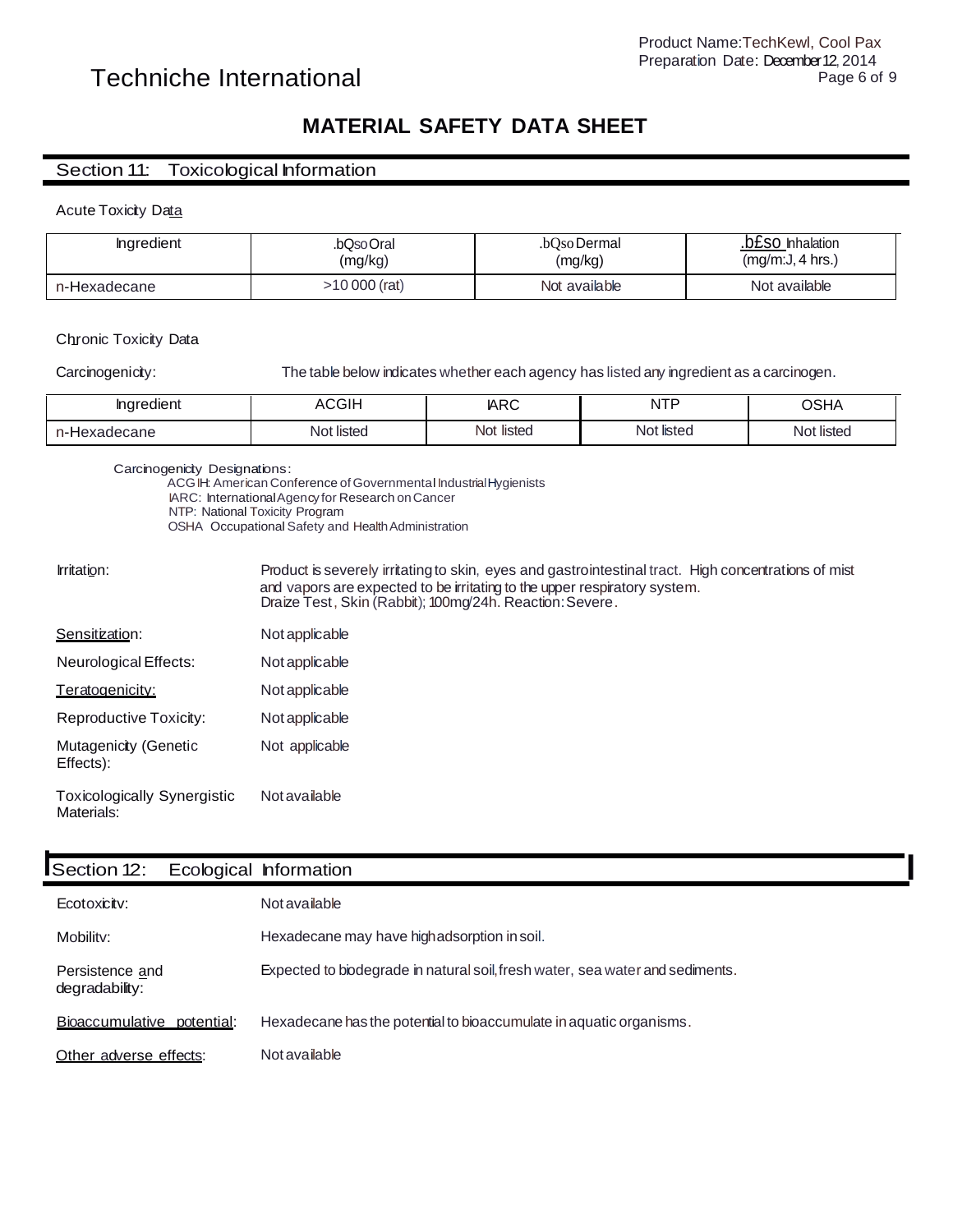#### **MATERIAL SAFETY DATA SHEET**

# **ISECTION 13:** Disposal Considerations ISECTION 13: Disposal Considerations ISECTION 13:

| Waste Disposal Method: | Do NOT dump into any sewers, on the ground or into any body of water. Store material for<br>Disposal as indicated in Section 7 Handling and Storage.                                                                                                          |
|------------------------|---------------------------------------------------------------------------------------------------------------------------------------------------------------------------------------------------------------------------------------------------------------|
|                        | Dispose of in accordance with local, state and federal laws and regulations.<br>RCRA Waste numbers: None listed                                                                                                                                               |
| Canada:                | Dispose of in accordance with local, provincial and federal laws and requlations.                                                                                                                                                                             |
|                        | Waste must be disposed of inaccordance with relevant EC Directives and national, regional<br>and local environmental control regulations. For disposal within the EC, the appropriate code<br>according to the European Waste Catalogue (EWC) should be used. |

# ISection 14: Transport Information:

| U.S. Hazardous Materials<br>Regulation (DOT 49CFRI:  | Not regulated |
|------------------------------------------------------|---------------|
| Canadian Transportation of<br>Dangerous Goods CTDGI: | Not regulated |
| ADR/RID:                                             | Not regulated |
|                                                      | Not regulated |
| Marine Pollutants:                                   | Not regulated |
| <b>ICAO/ATA:</b>                                     | Not regulated |
|                                                      |               |

# **ISection 15:** Regulatory Information Internal Internal Internal Internal Internal Internal Internal Internal Internal Internal Internal Internal Internal Internal Internal Internal Internal Internal Internal Internal Inte

#### NFPA Hazard Rating North Control of the HMIS Hazard Rating HMIS Hazard Rating

| Category          | <b>NFPA</b> |
|-------------------|-------------|
| Acute Health      |             |
| Flammability      |             |
| <b>Instabilty</b> |             |

| Category               | <b>HMS</b> |
|------------------------|------------|
| Acute Health           |            |
| Flammability           |            |
| <b>Physical Hazard</b> |            |

TSCA Status: This substance is listed on the TSCA inventory.

SARA Title III: Sec.3021304: None Sec:311/312: None Sec.313: None CERCLA RQ None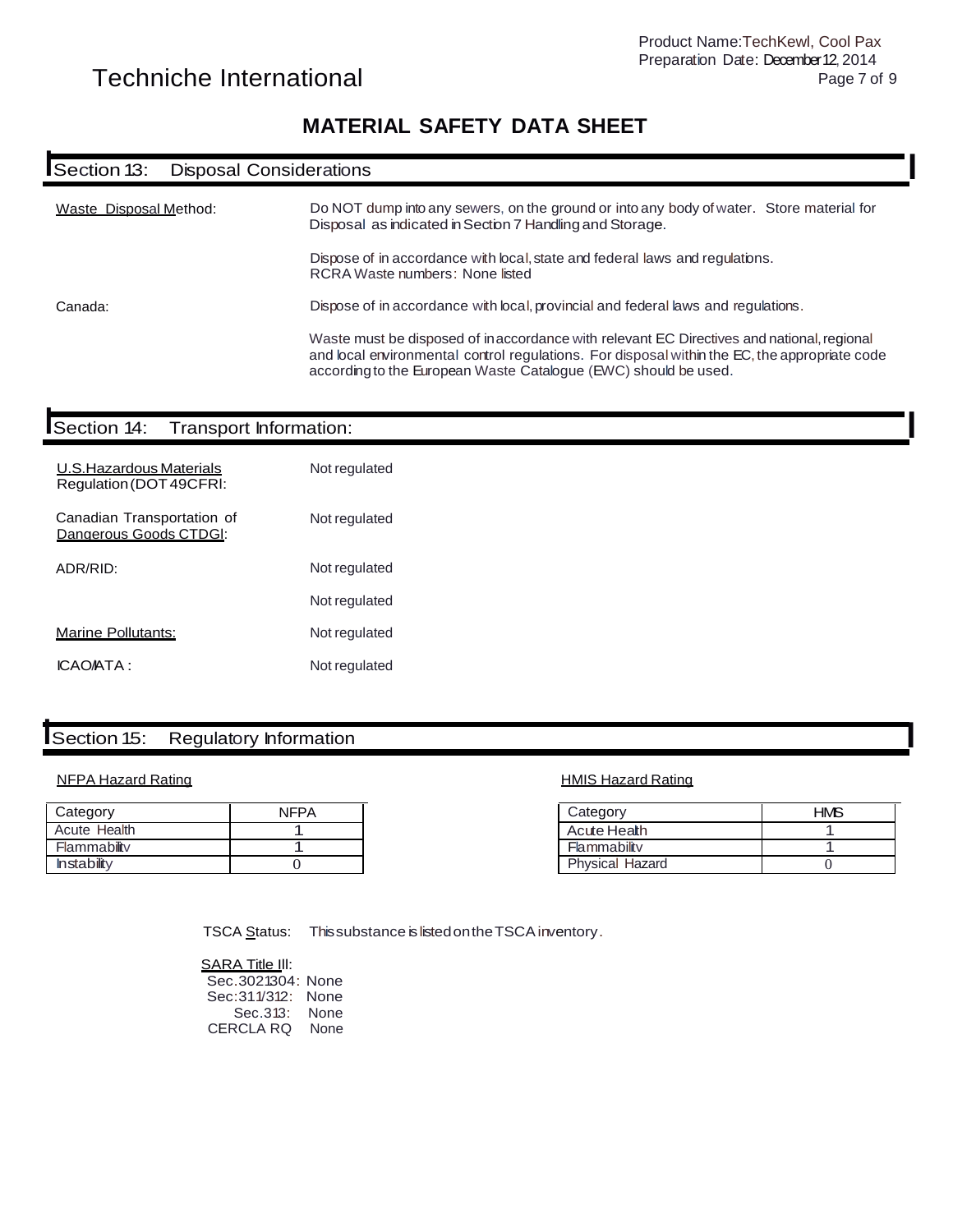### **MATERIAL SAFETY DATA SHEET**

| Canada                                                                             | This product has been classified in accordance with the hazard criteria of the Controlled<br>Products Regulations and the MSDS contains all the information required by the Controlled<br>Products Regulations.                                                                                                                                                                                    |
|------------------------------------------------------------------------------------|----------------------------------------------------------------------------------------------------------------------------------------------------------------------------------------------------------------------------------------------------------------------------------------------------------------------------------------------------------------------------------------------------|
| <b>WHMS Classification:</b>                                                        | 028                                                                                                                                                                                                                                                                                                                                                                                                |
| <b>NSNR Status <new< b=""><br/>Substance Notification<br/>Regulations):</new<></b> | This substance is listed on the Canadian Domestic Substance List (DSL).                                                                                                                                                                                                                                                                                                                            |
| <b>NPRI Substances</b><br><national pollutant<br="">Release Inventory):</national> | None                                                                                                                                                                                                                                                                                                                                                                                               |
| EC Classification for the<br>Substance/Preparation:<br>Symbol:                     | Irritant                                                                                                                                                                                                                                                                                                                                                                                           |
| Risk Phrases:                                                                      | R36/37/38: Irritating to eyes, respiratory system and skin.                                                                                                                                                                                                                                                                                                                                        |
| Safety Phrases:                                                                    | S25: Avoid contact with eyes.<br>S26: In case of contact with eyes, rinse immediately with plenty of water and seek medical<br>advice.<br>S27: Take off immediately all contaminated clothing.<br>S36/37/39: Wear suitable protective clothing, gloves and eye/face protection.<br>S62: If swallowed, do not induce vomiting: seek medical advice immediately and show this<br>container or label. |
| Australia:                                                                         | Present on Inventory of Chemical Substances (AICS).                                                                                                                                                                                                                                                                                                                                                |
| China:                                                                             | Present on Chemical Inventory.                                                                                                                                                                                                                                                                                                                                                                     |
| Japan:                                                                             | Existing and New Chemical Substances (ENCS): 2-10                                                                                                                                                                                                                                                                                                                                                  |
| <b>Philippines</b>                                                                 | Present on inventory of Chemicals and Chemical Substances (PICCS).                                                                                                                                                                                                                                                                                                                                 |